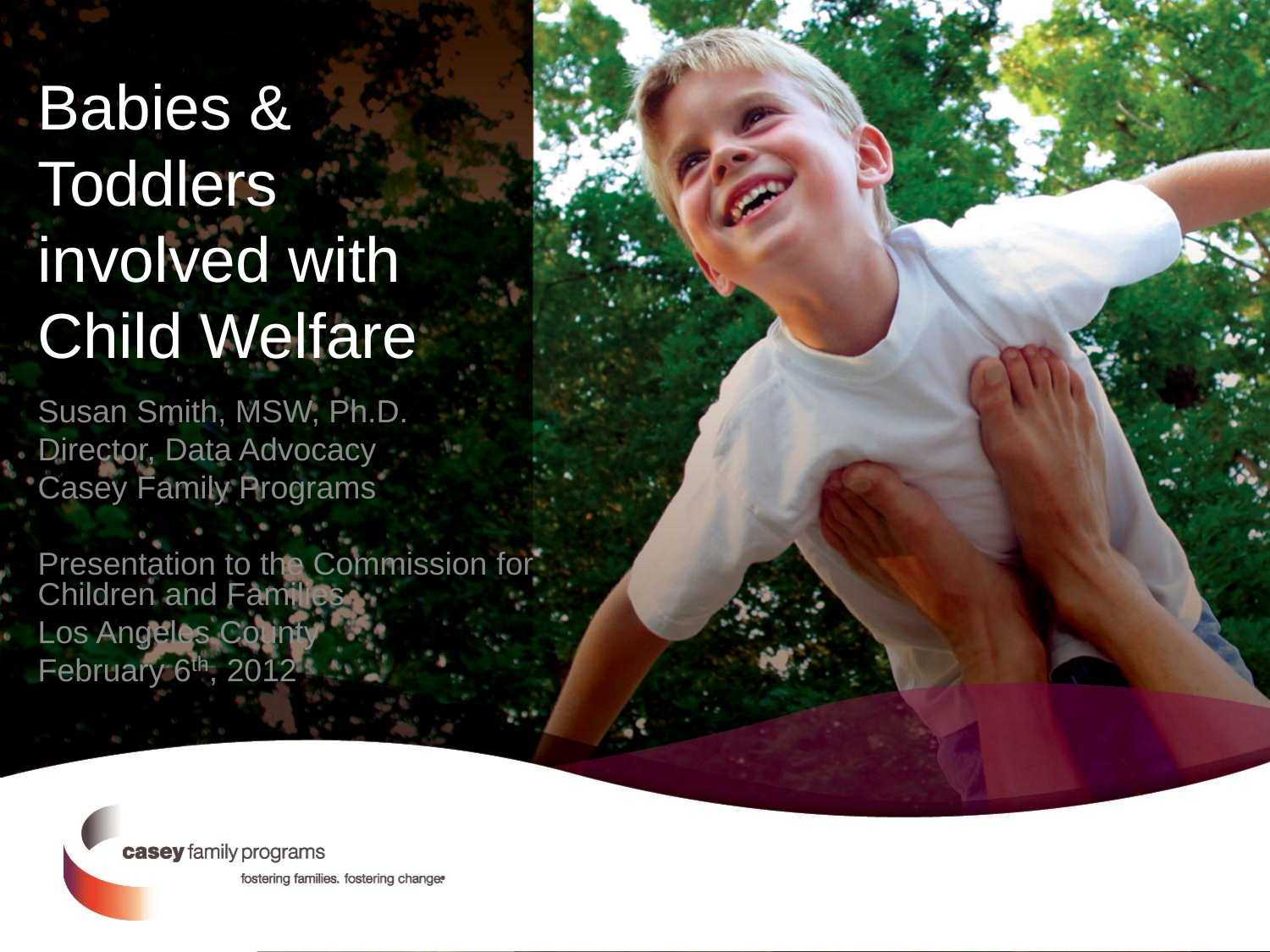Overview…

# **WHAT ARE THE TRENDS FOR BABIES AND TODDLERS ENTERING CARE?**

**casey** family programs fostering families. fostering change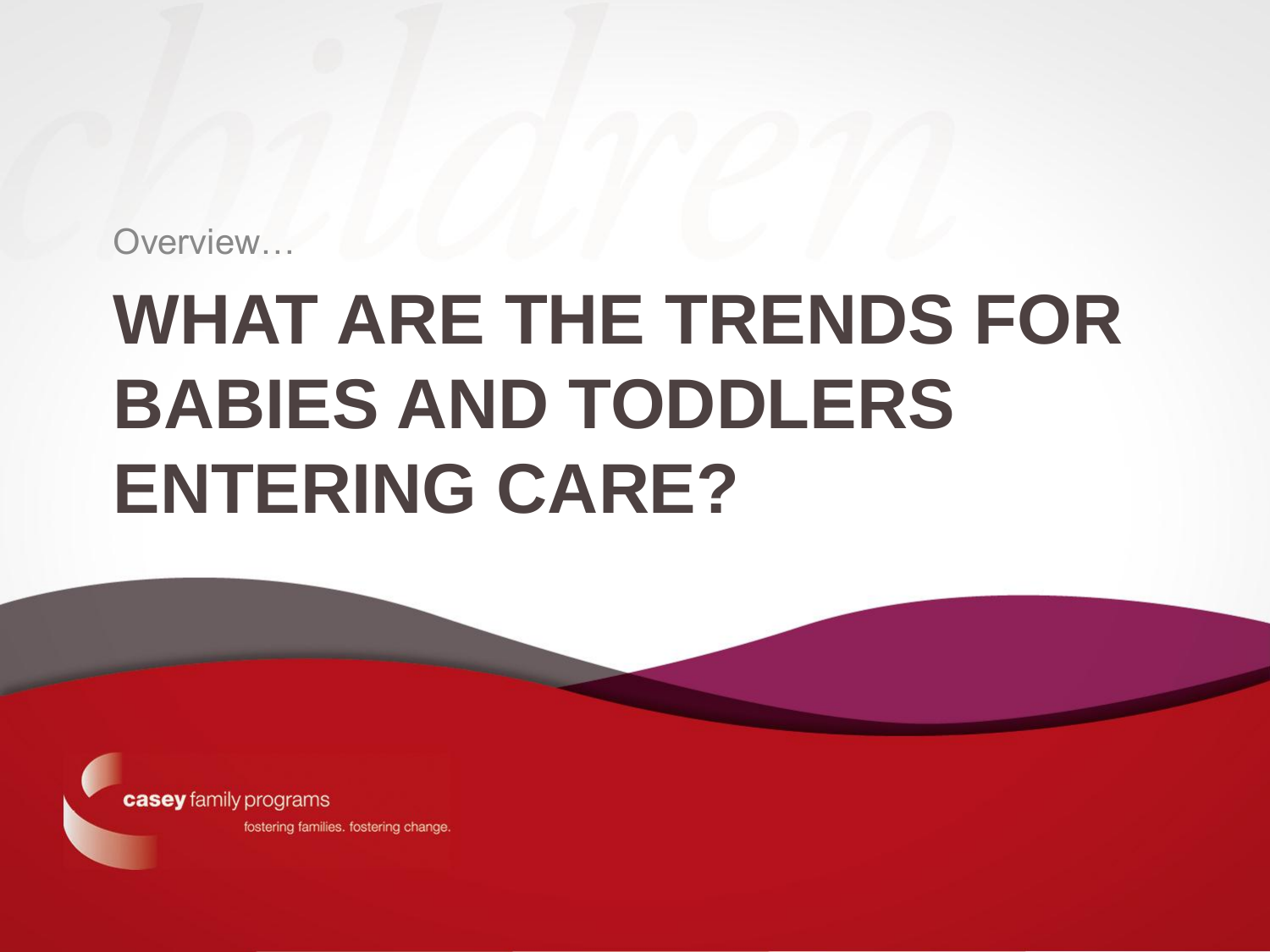#### **Nationally** the number of children entering care **declined 20%** since FY05



*Data sources throughout slides:*

*California statewide and LA County data is from CWS/CMS Berkeley, except where noted*

*National data is projected for FY11 using AFCARS data*

*Population data used in rate calculations from Claritas*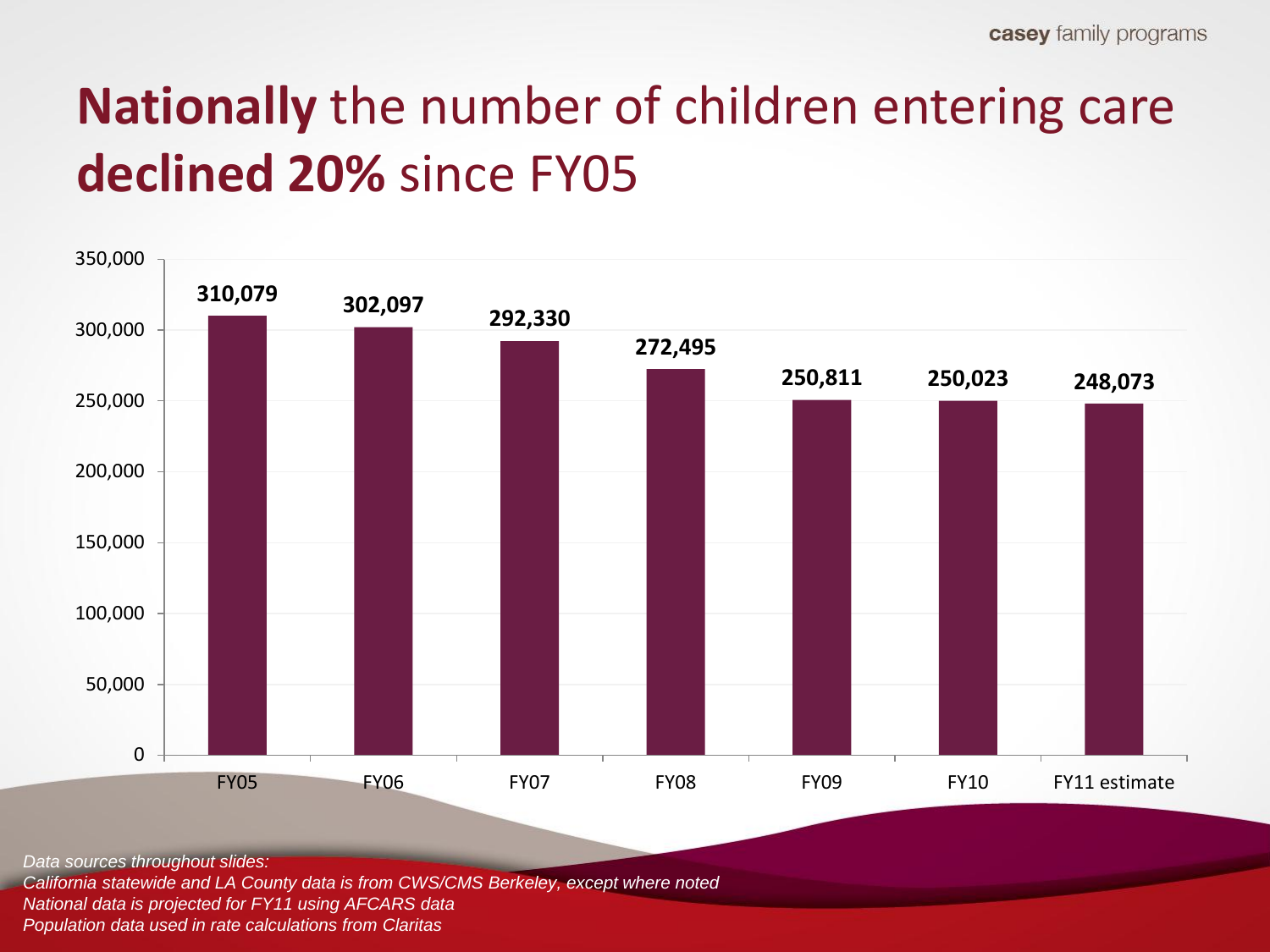#### In **California**, the number of children entering care **declined by 18.5%** since FY05

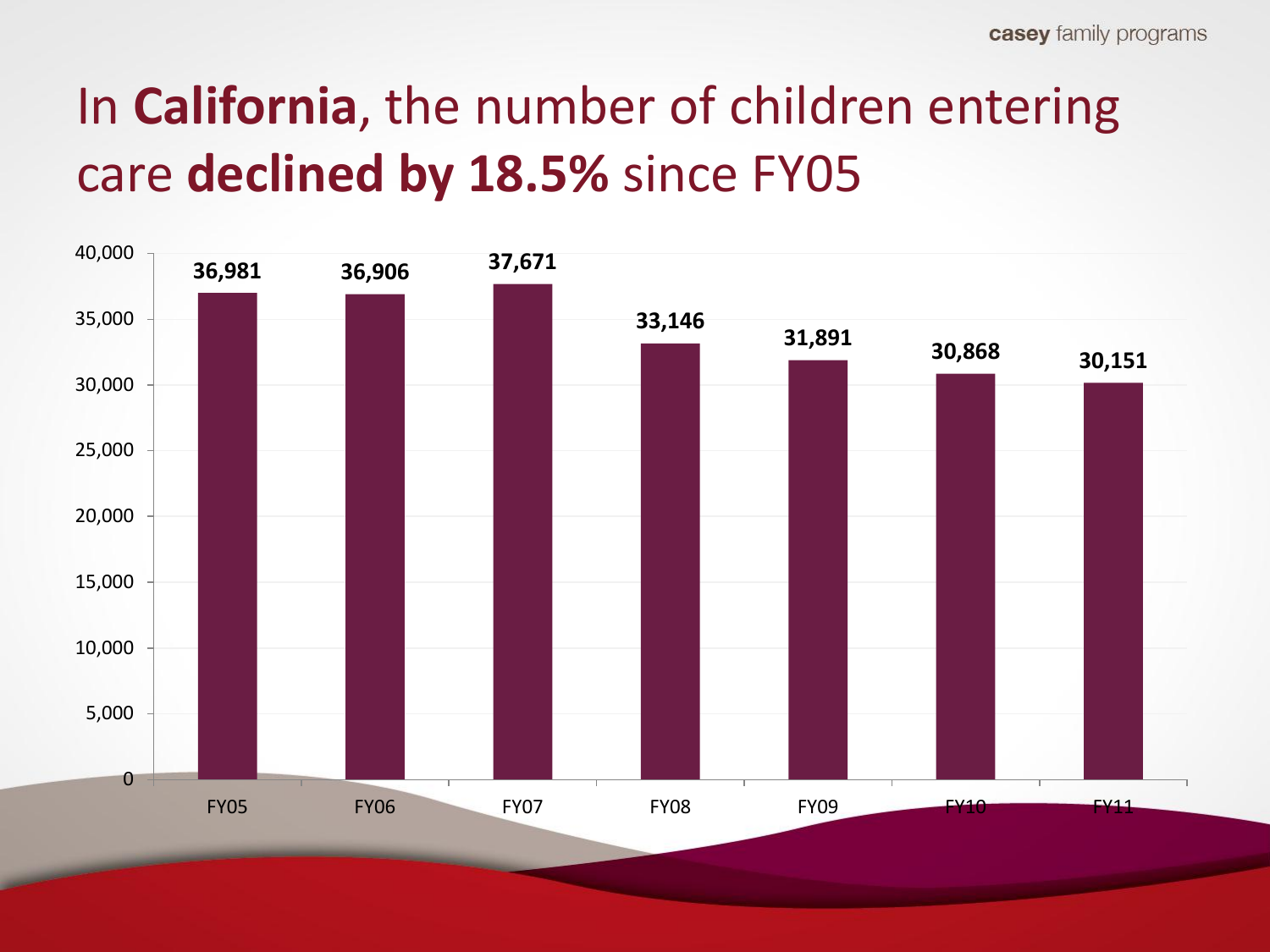#### In contrast, **LA County had no decline** in the number of children entering care

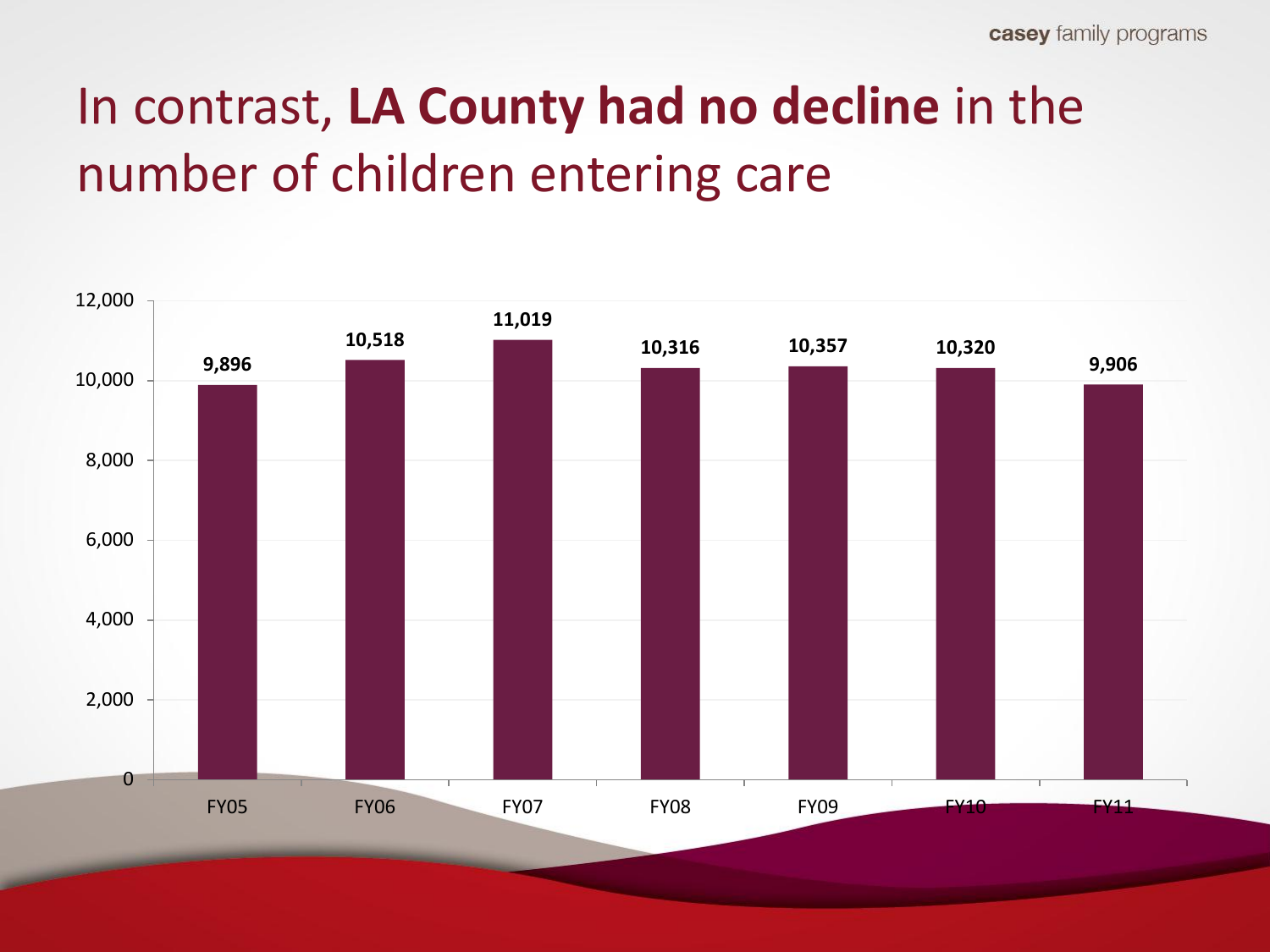#### **Nationally** the reduction in entries was most pronounced for **older children** entering care

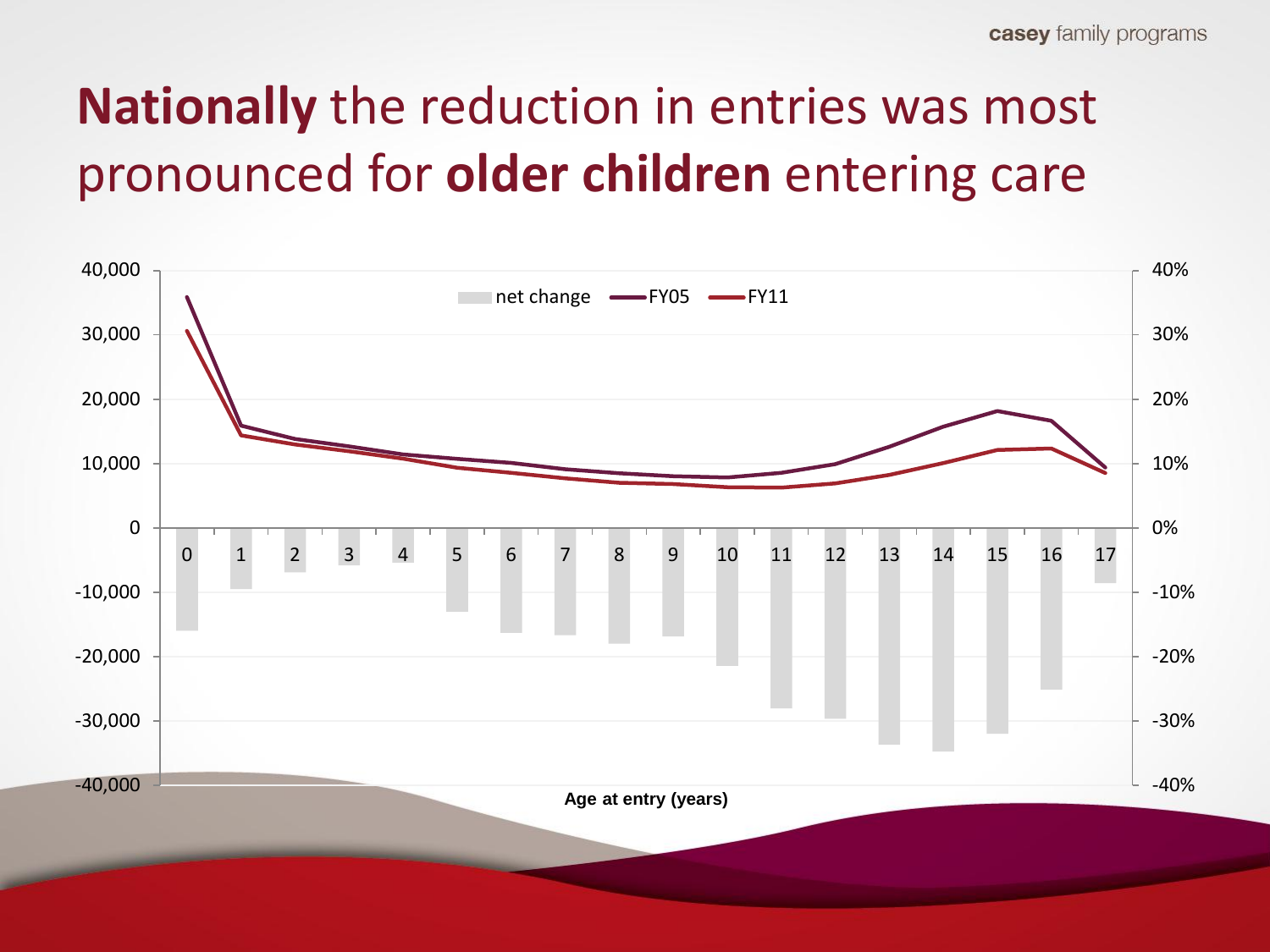#### The reduction in **California** was also most pronounced among **older youth** entering care

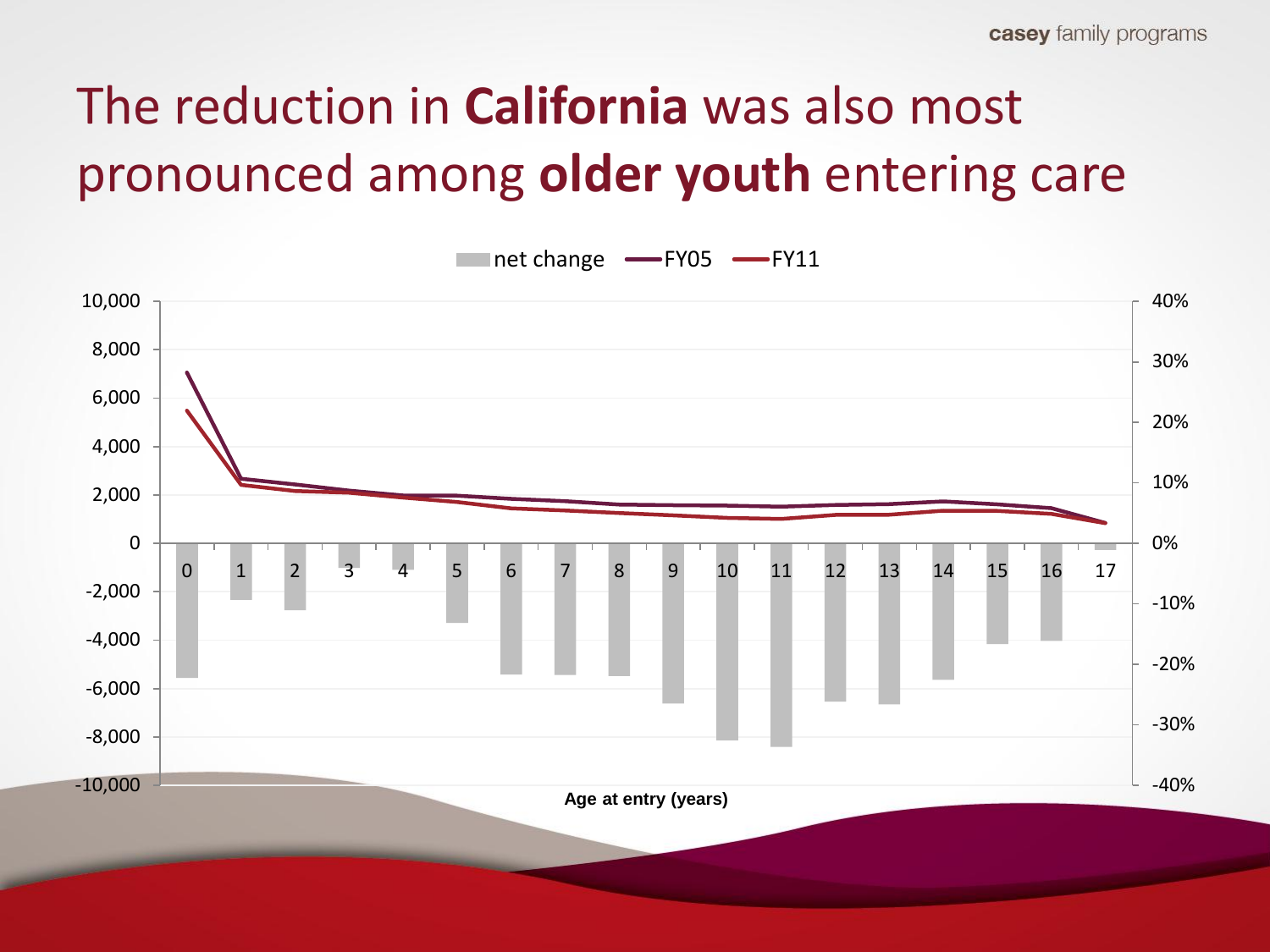### In **LA County**, the **trends vary considerably** by age, with increases for young children (ages 1-5) and teenagers (ages 15-17)

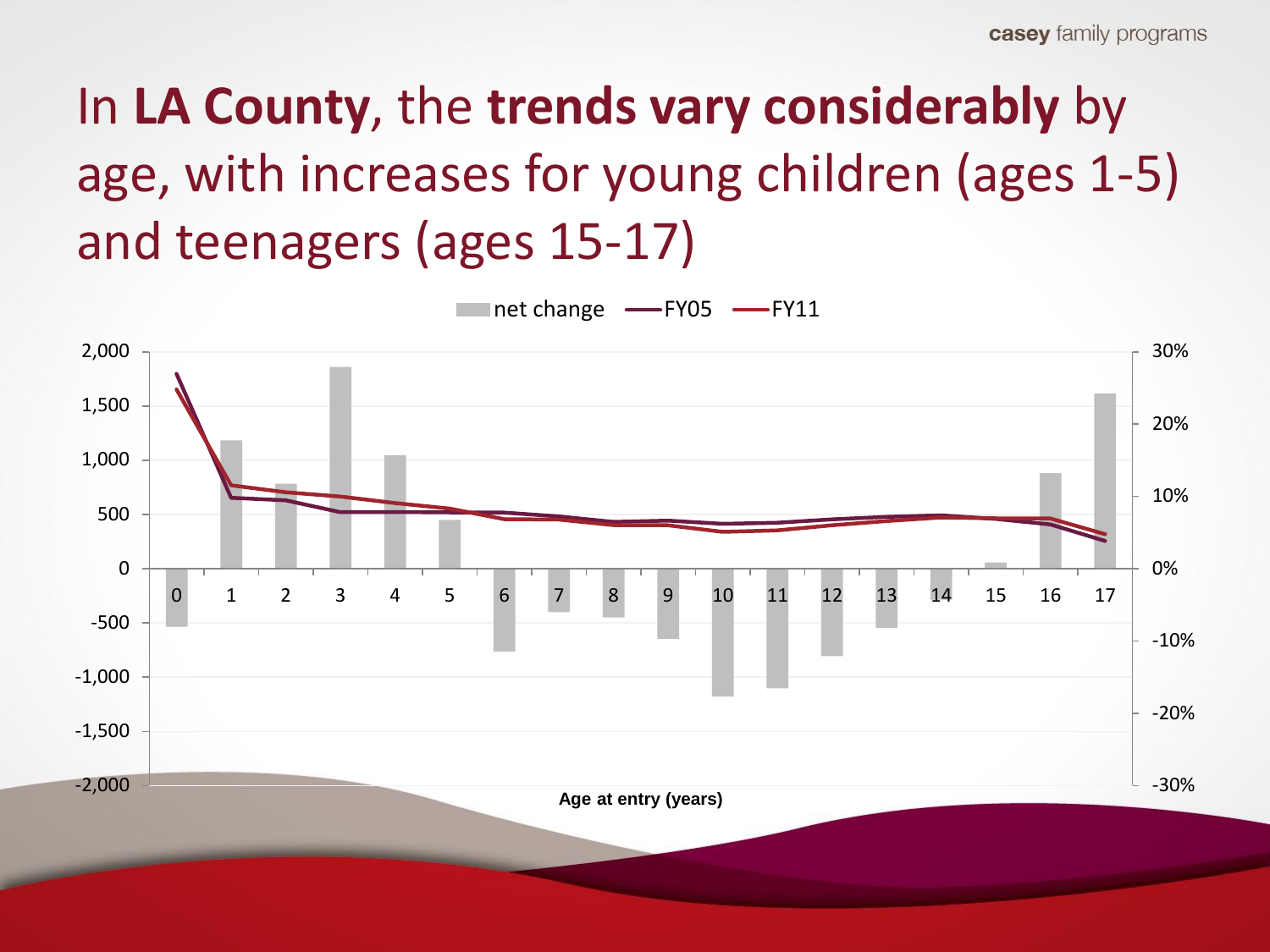#### Nationally and locally, **rates of entry** remain **highest for babies**

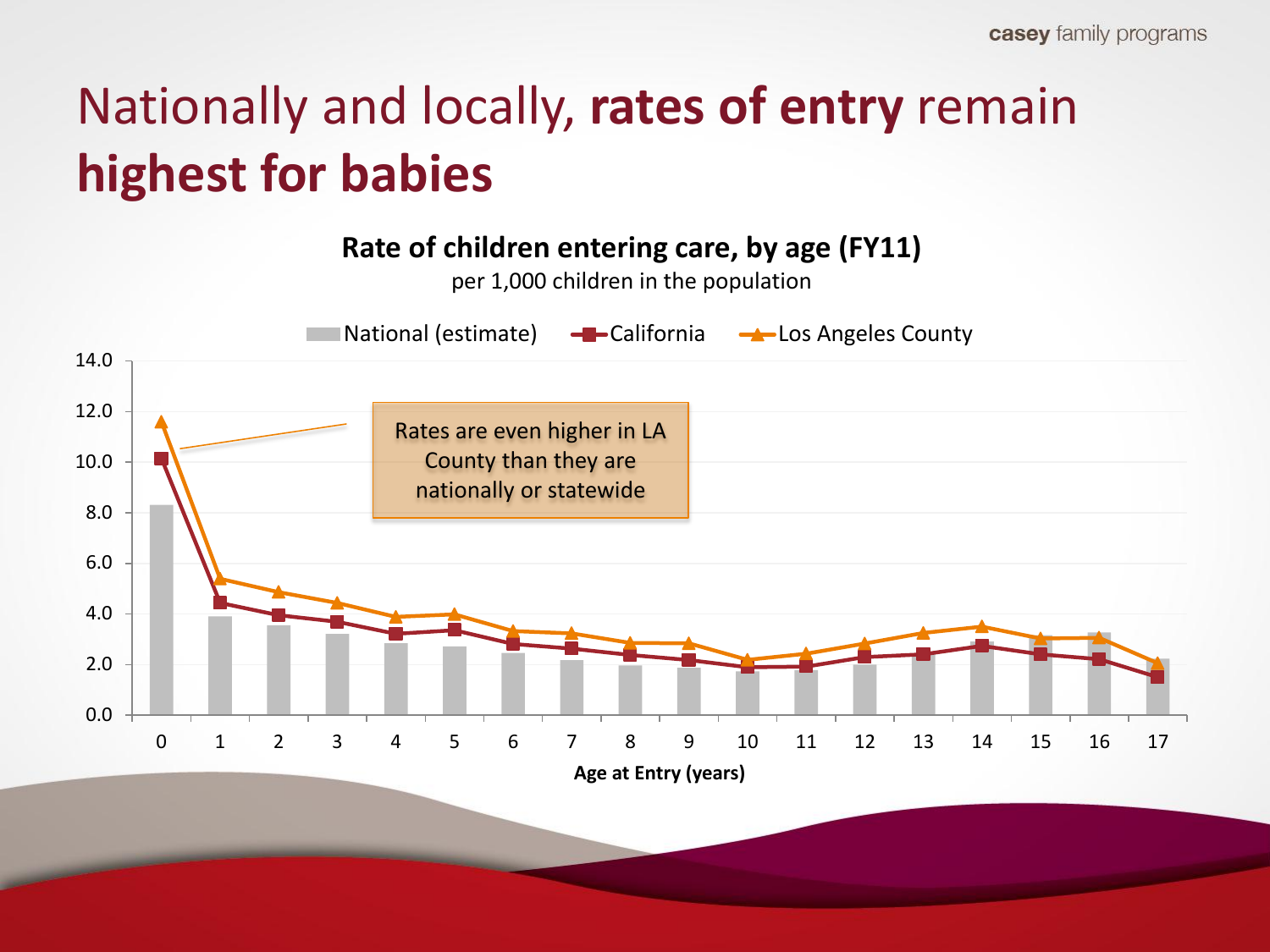## Trends evident before children enter care, **babies** having much **higher rates of victimization**

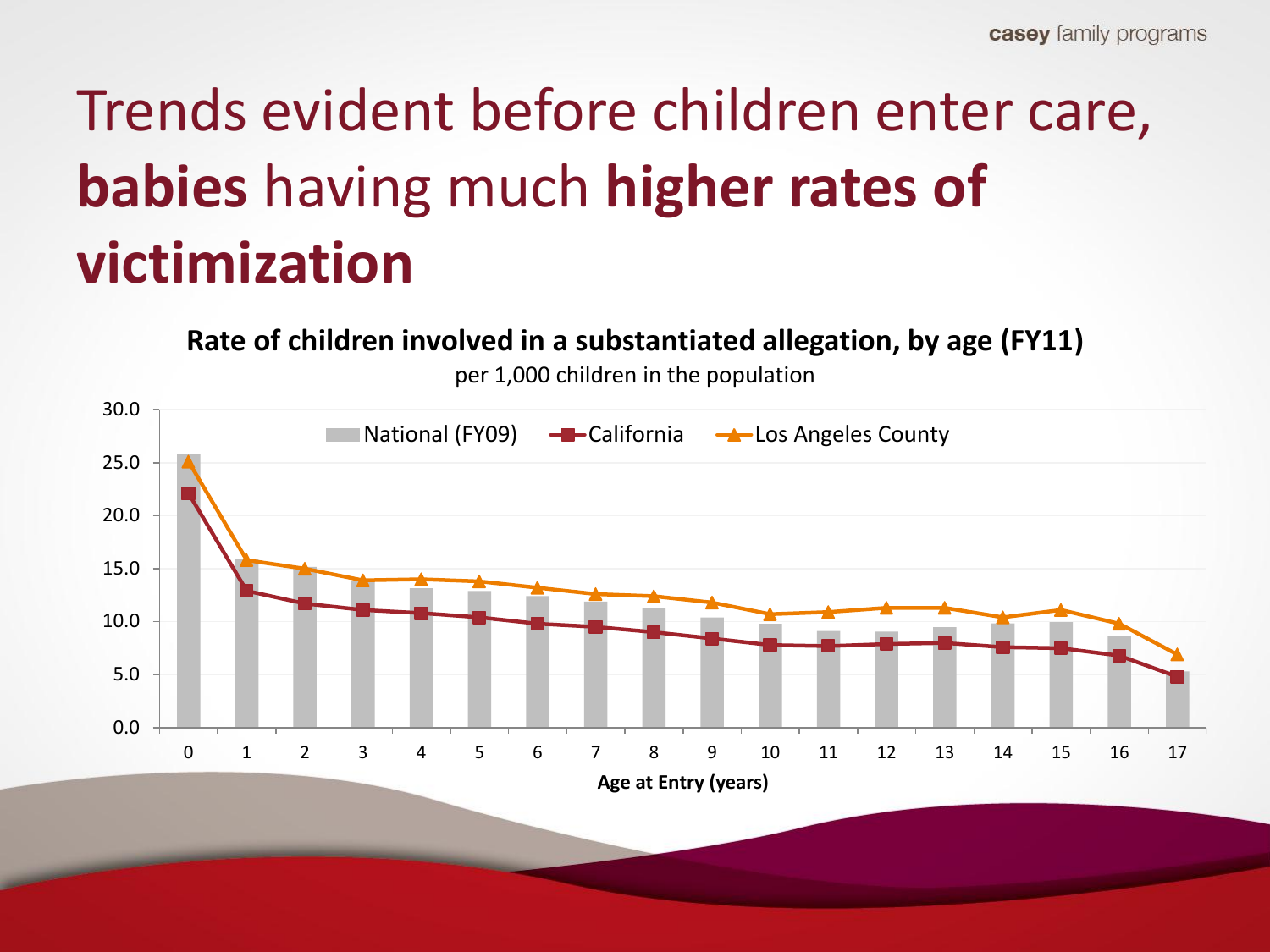### More than 1/3 of children entering care are age 3 and younger (FY10)



*Source: data on this slide is from AFCARS*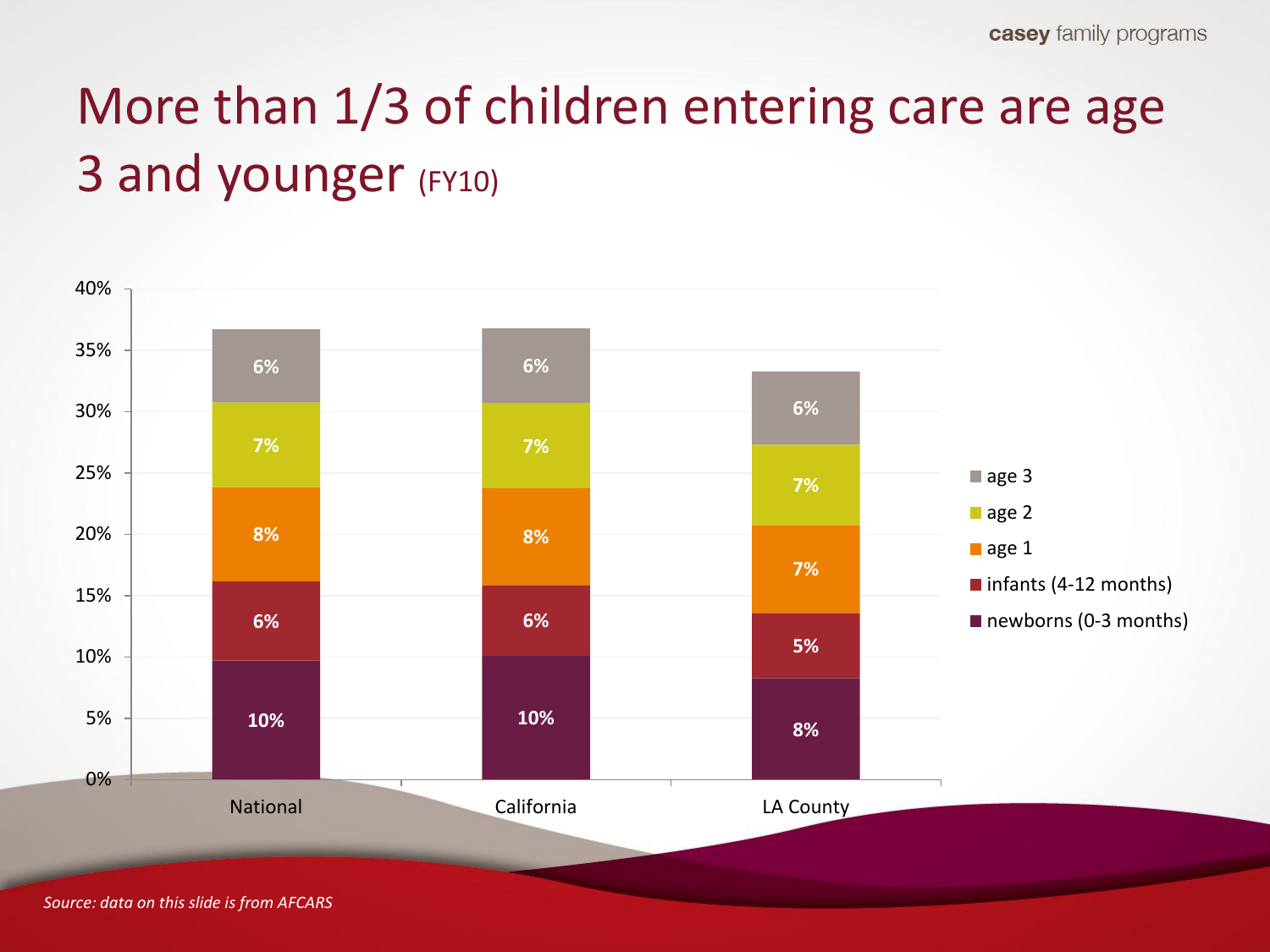### More of the babies entering care in CA and LA County are newborns, compared to national figures (FY10)

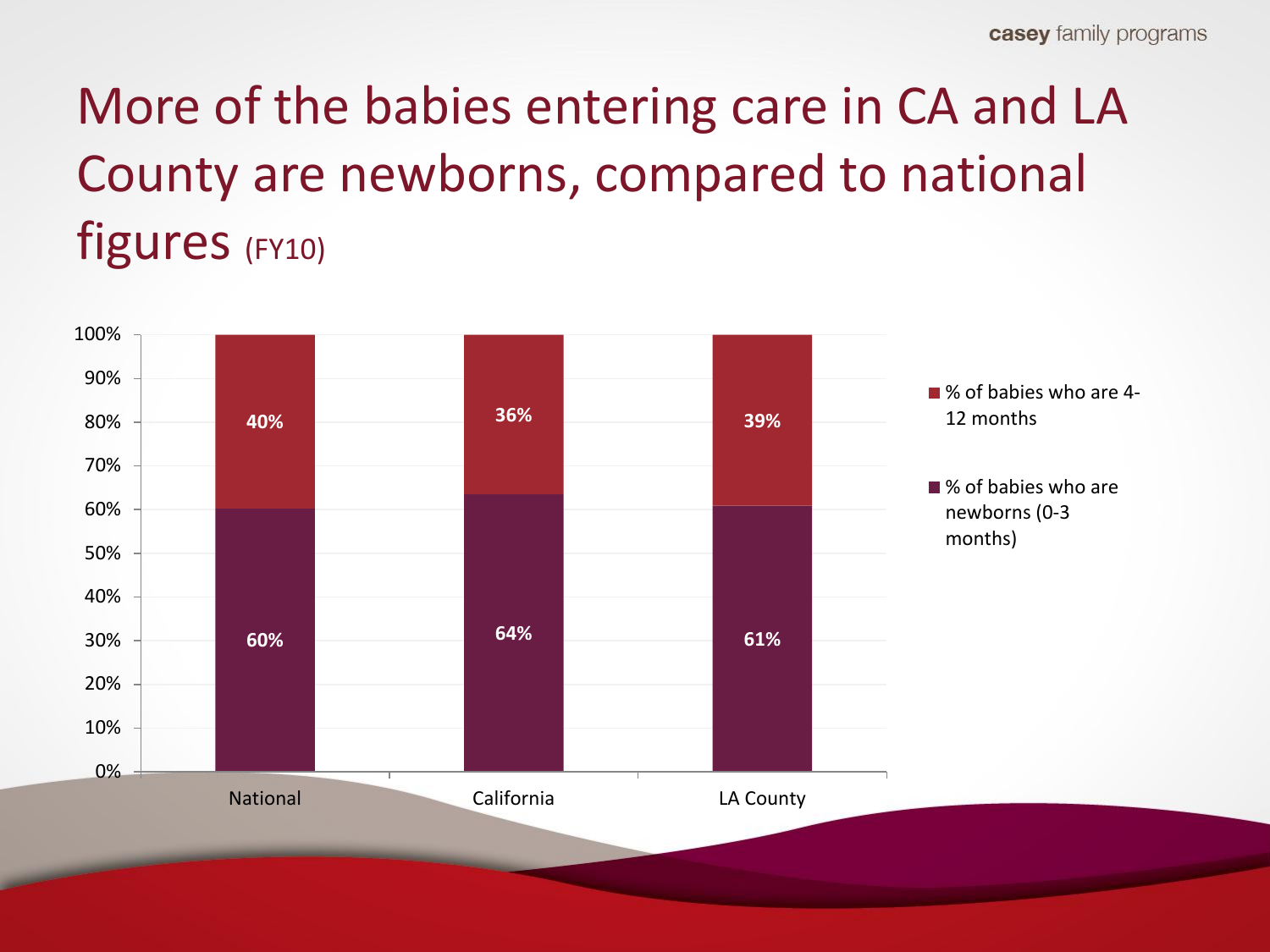#### **Nationally**, babies and toddlers enter for **neglect and parental substance abuse**

**Removal Reasons for Children Entering Care, by Age (FY10)**



*Source: data on removal reasons from AFCARS*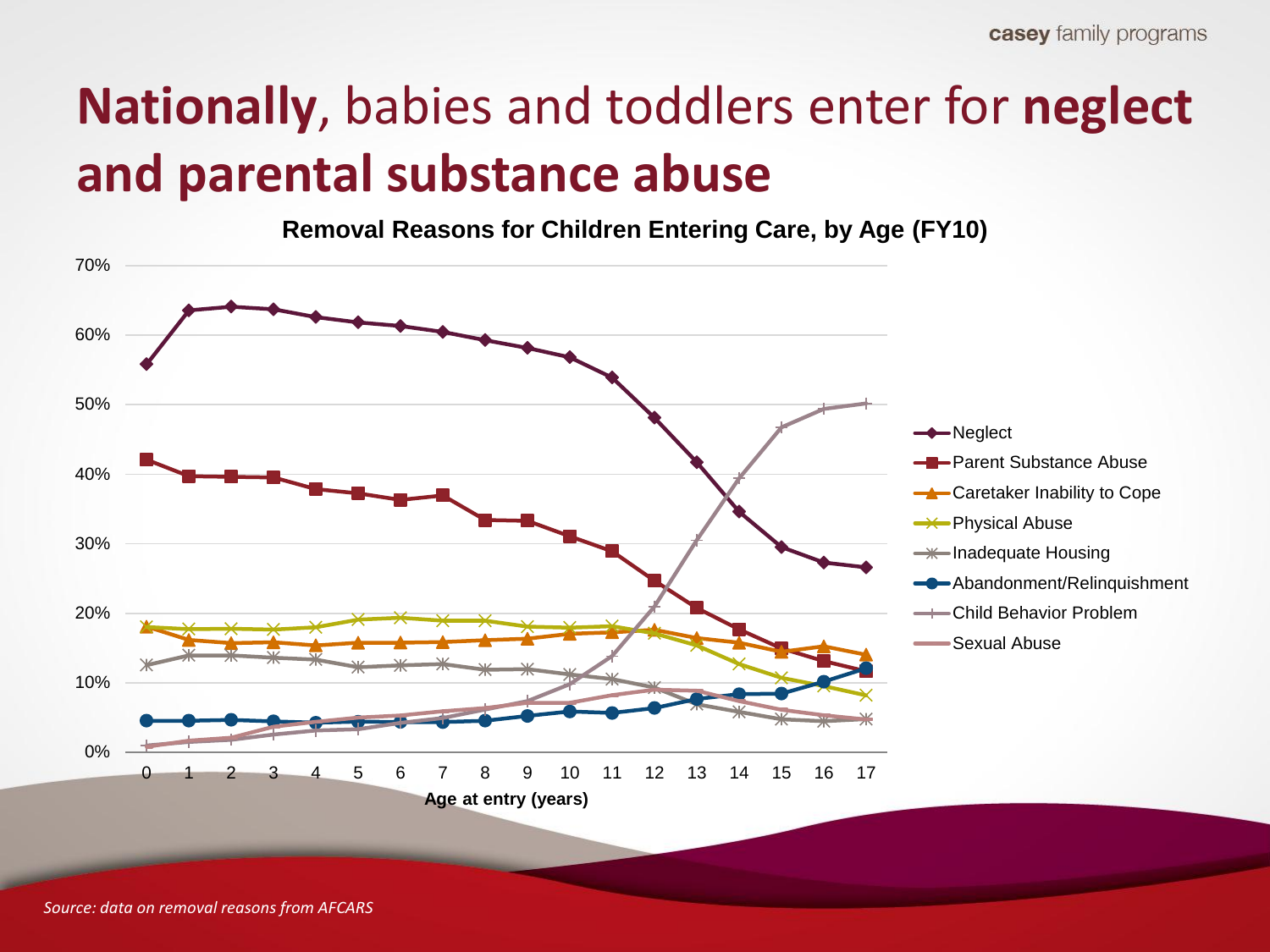#### In **California**, babies and toddlers are most likely to enter care for **neglect or caretaker inability to cope**

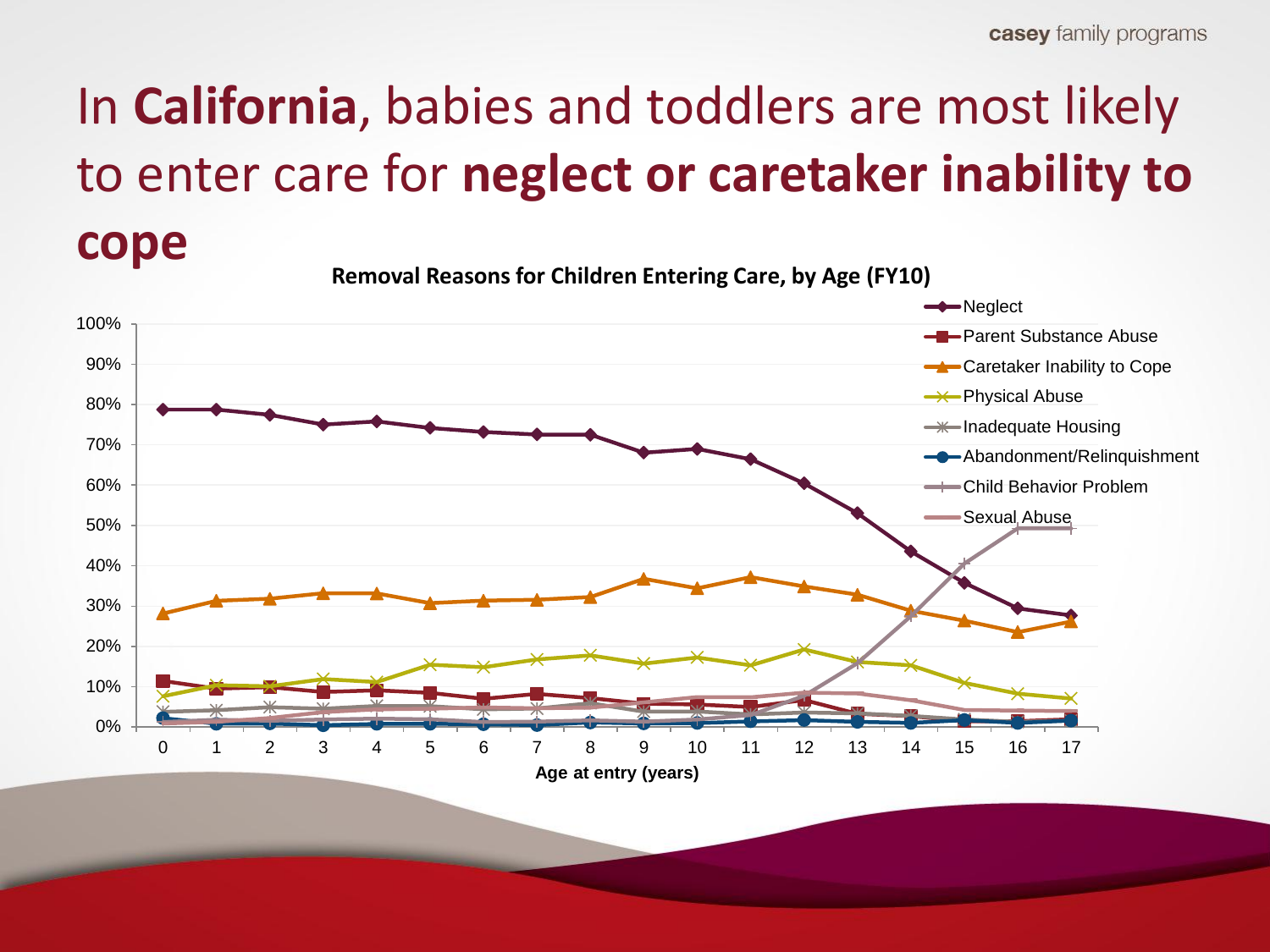#### **Nationally**, substance abuse is most prominent among newborns



**Removal Reasons for Babies Entering Care, by Month of Age at Entry (FY10)**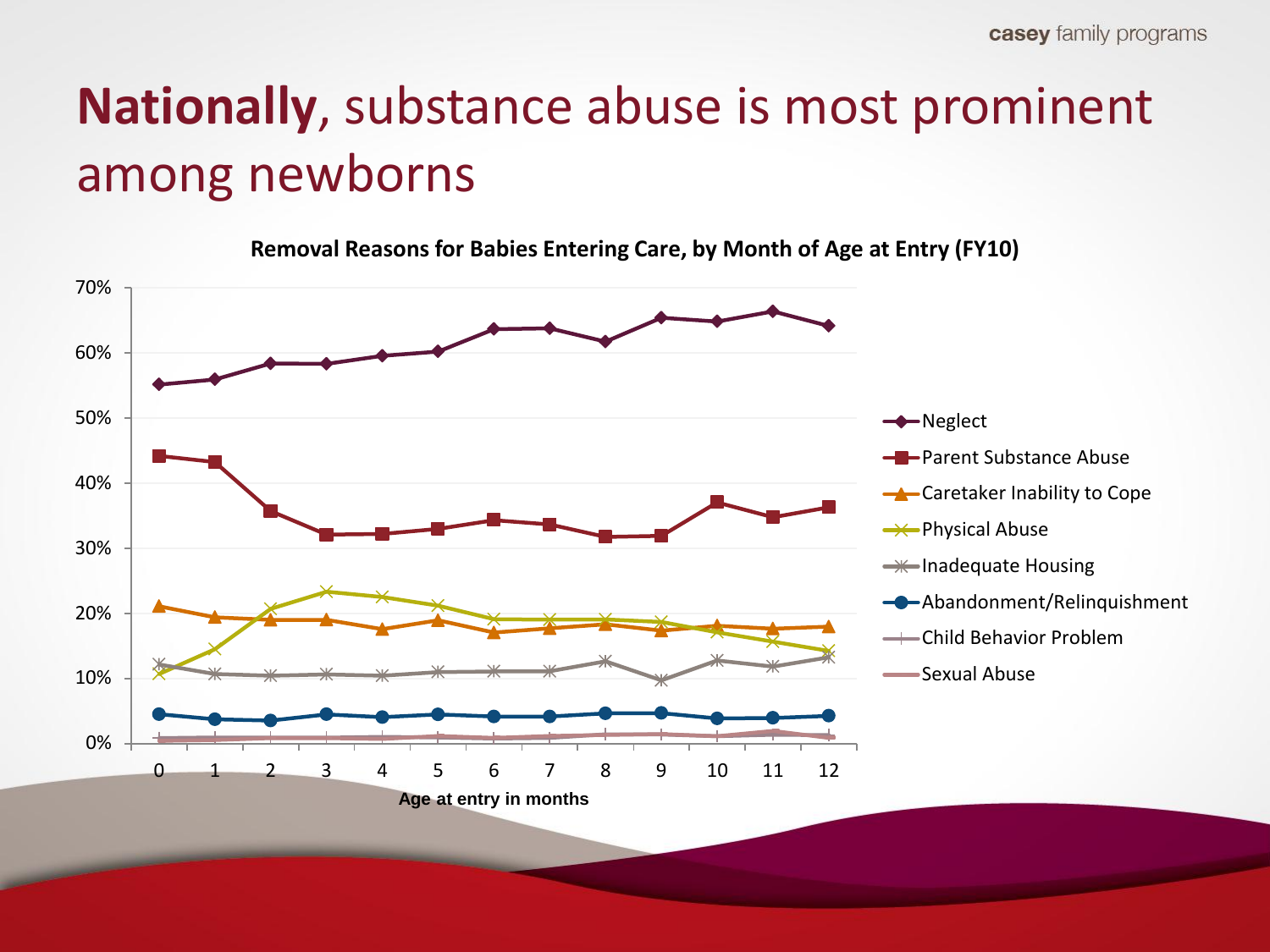#### In **Los Angeles**, a vast majority of babies enter care for neglect



**Removal Reasons for Babies Entering Care (FY10)**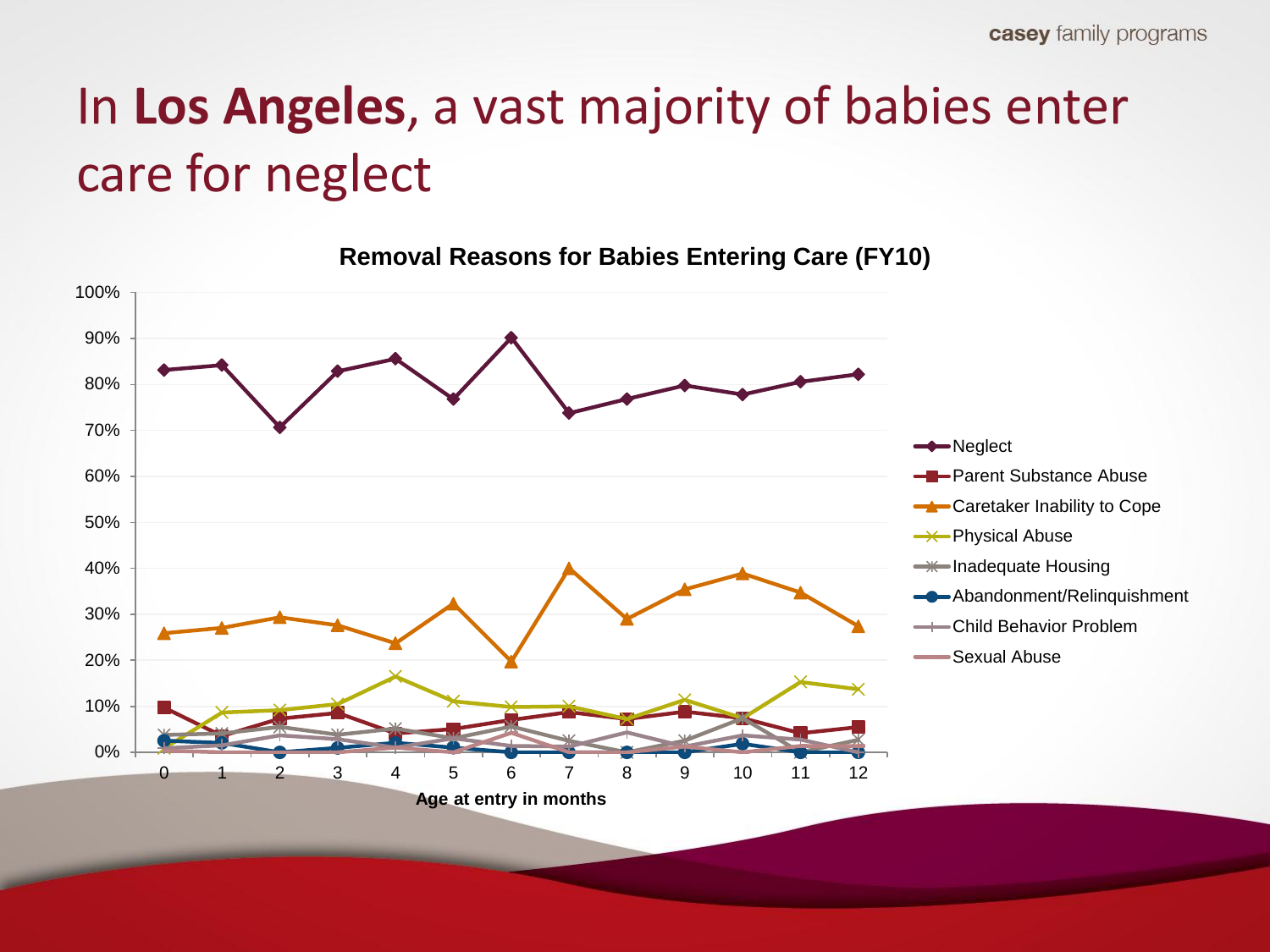# **WHAT DOES THAT DATA LOOK LIKE FOR YOUNG CHILDREN AT THE SPA LEVEL?**

casey tamily programs fostering families. fostering change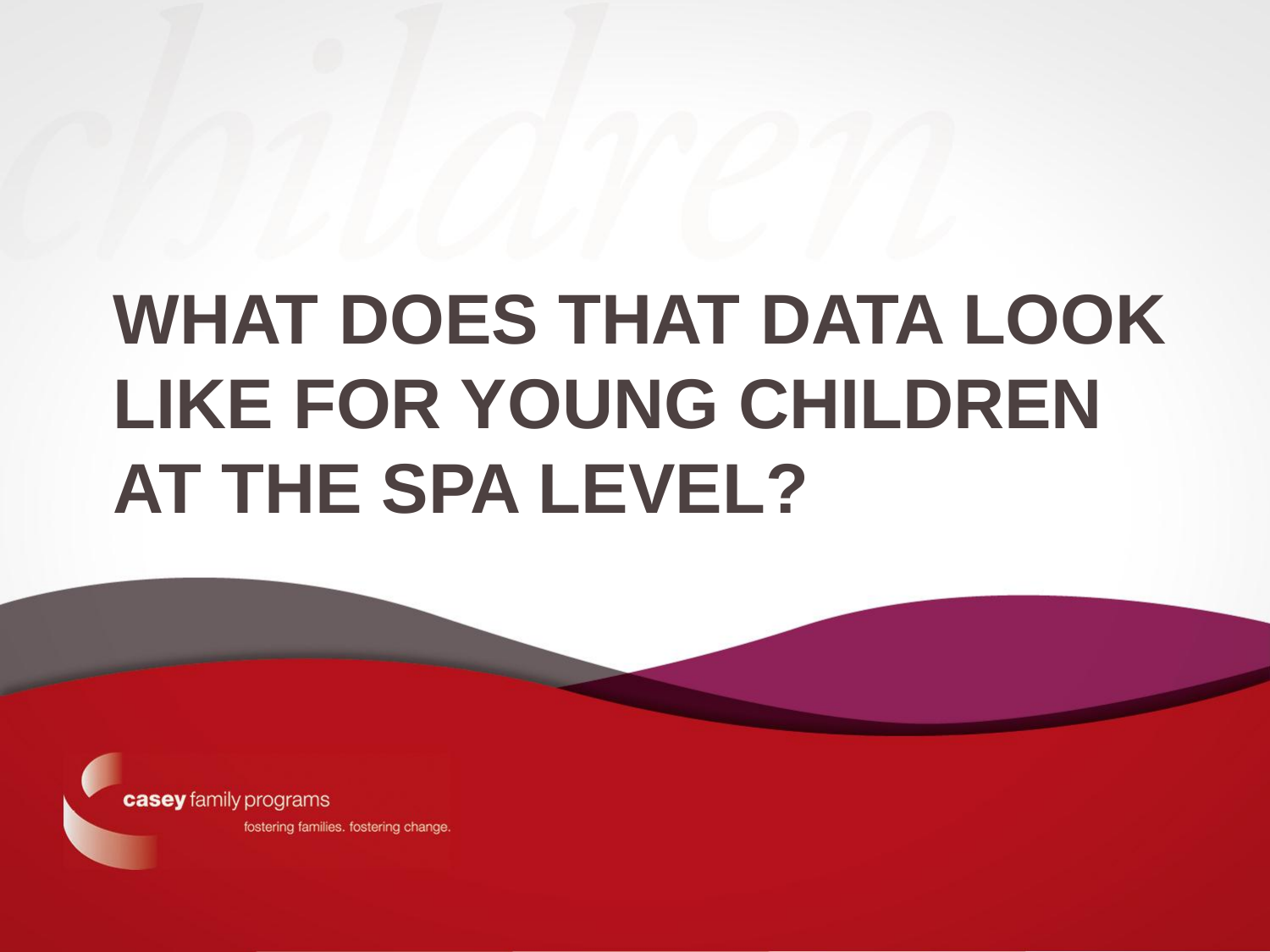#### Most SPAs have experienced an **increase in the number of children entering care**



*Source: SPA data is from LA DCFS*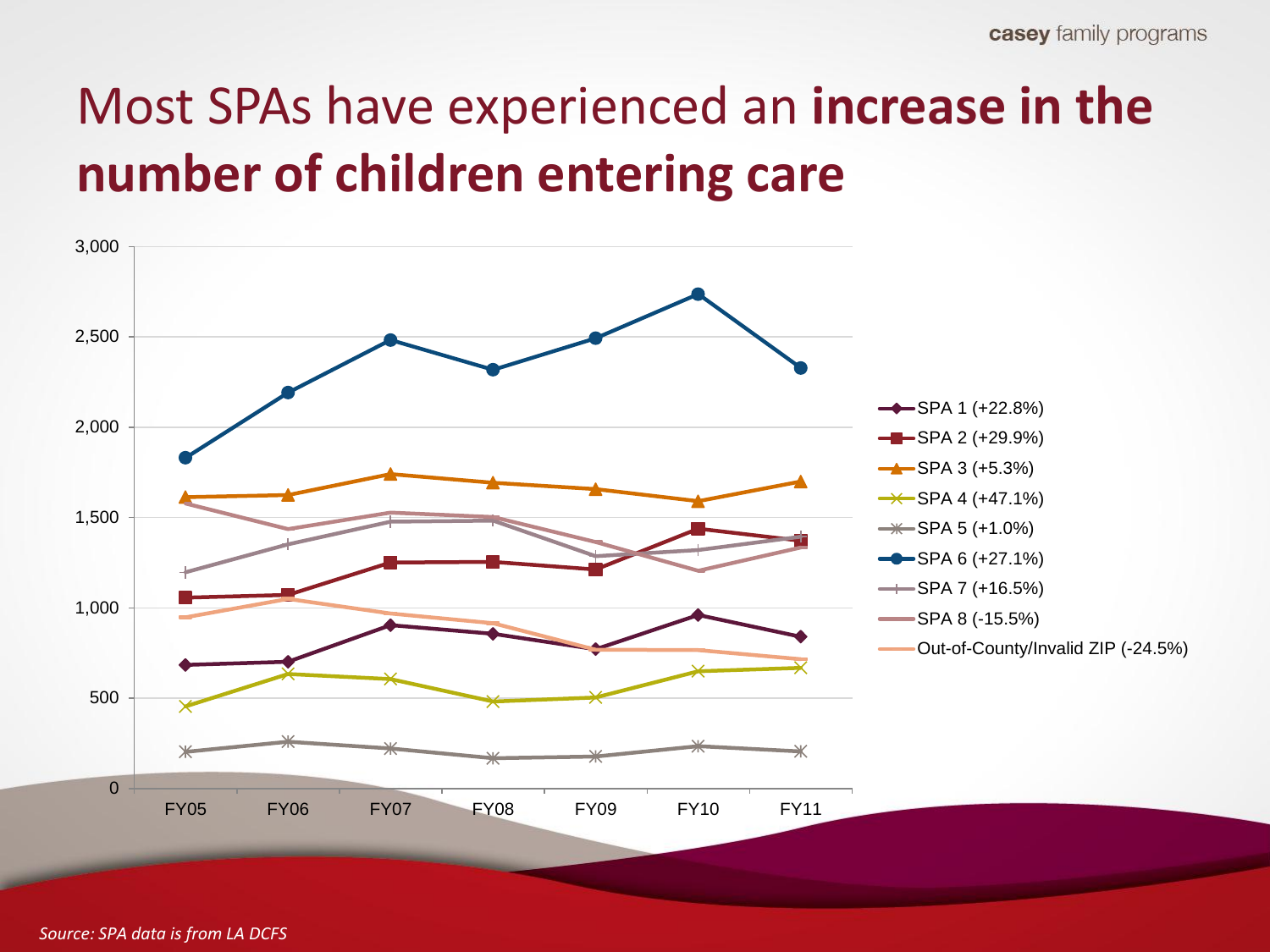#### Nearly every SPA has experienced an increase in the percent of children age 0-3 entering care

**Percent of Children Entering Care Age 3 and Younger, by SPA**

 $FY05$   $FY11$ 

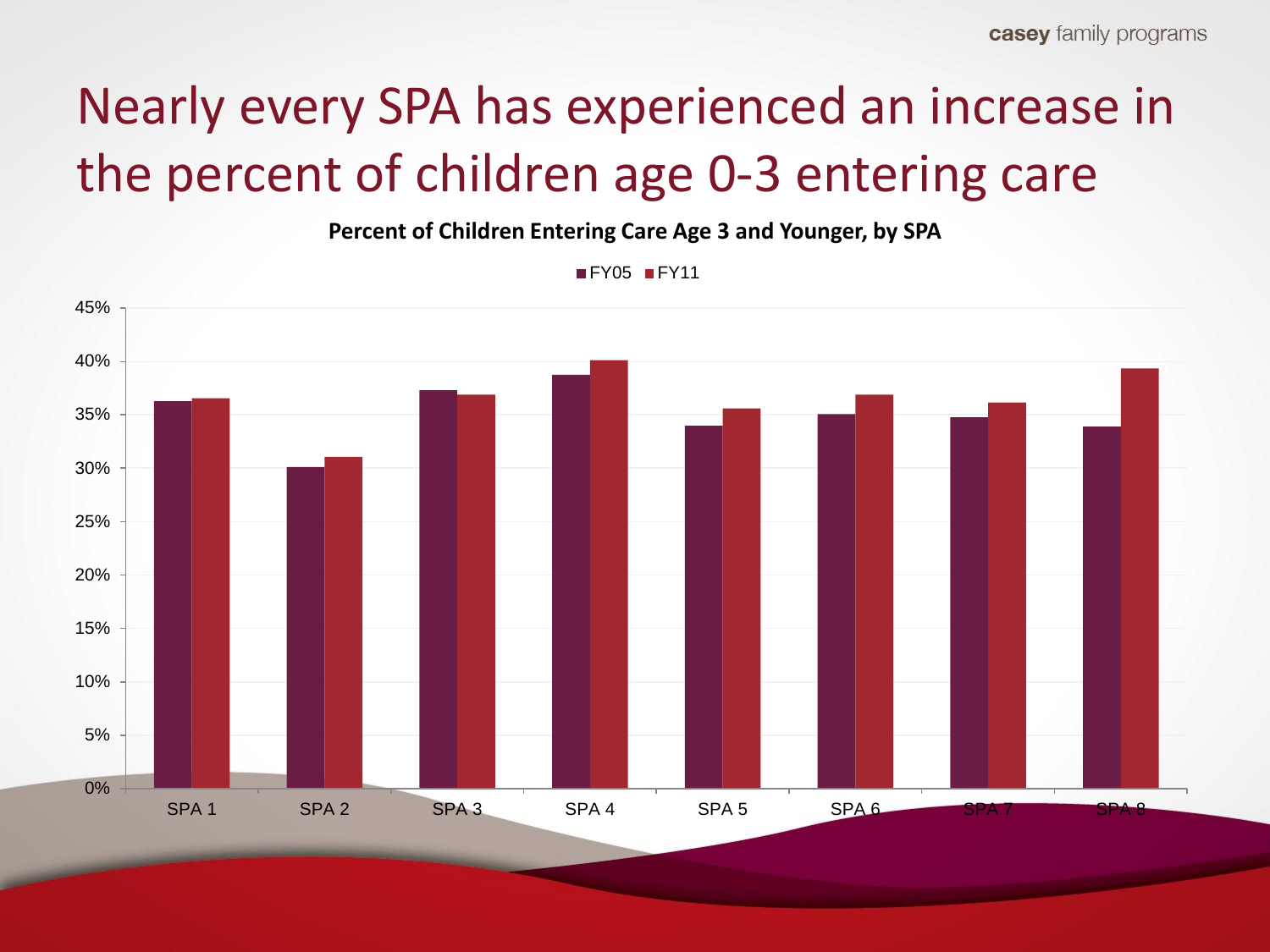#### Across all SPAs, **general neglect is the most frequent** removal reason



SPA 1 SPA 2 SPA 3 SPA 4 SPA 5 SPA 6 SPA 7 SPA 8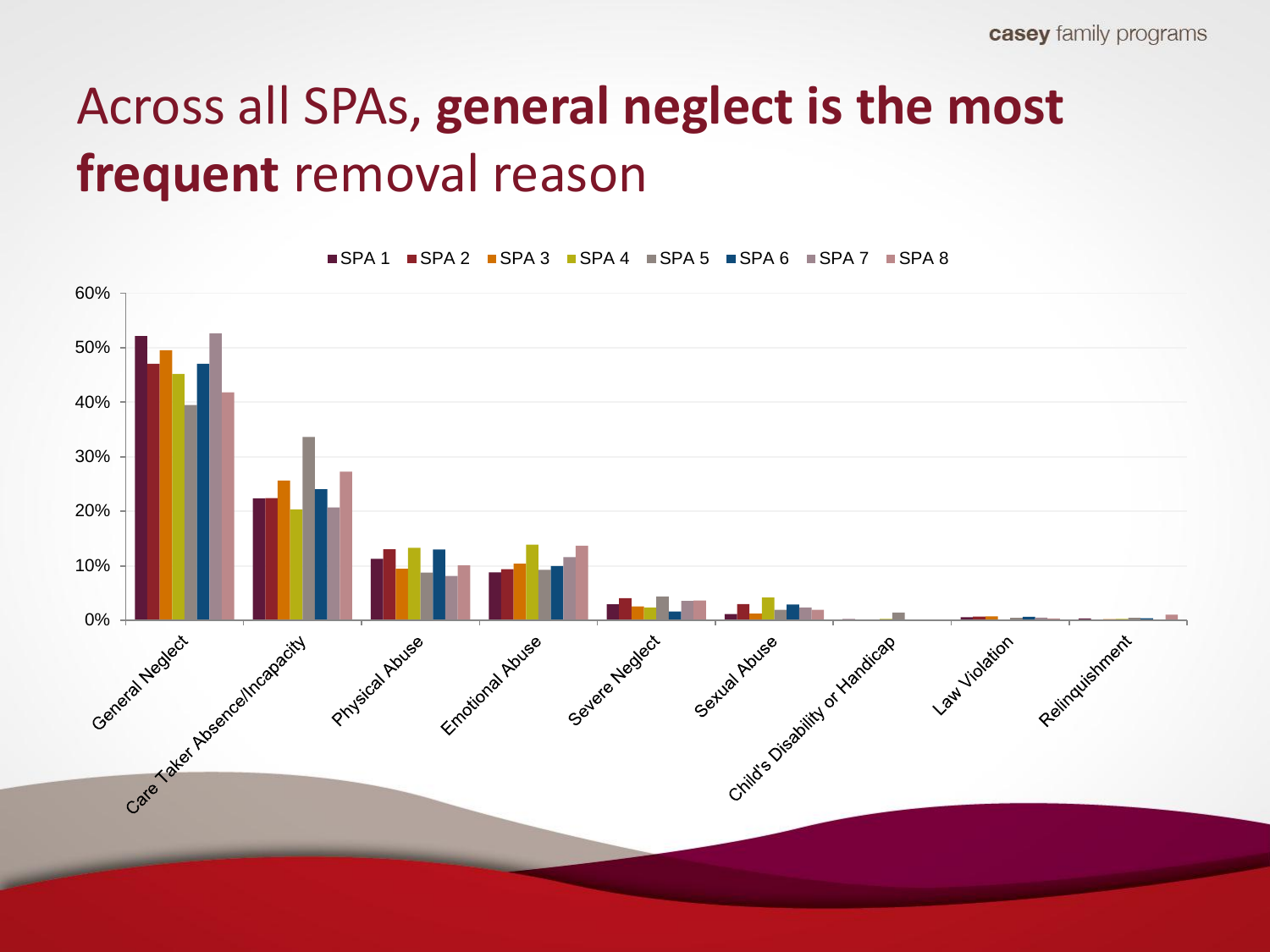#### Parent with Substance Abuse Issues / Previous Child Welfare History / Incarcerated

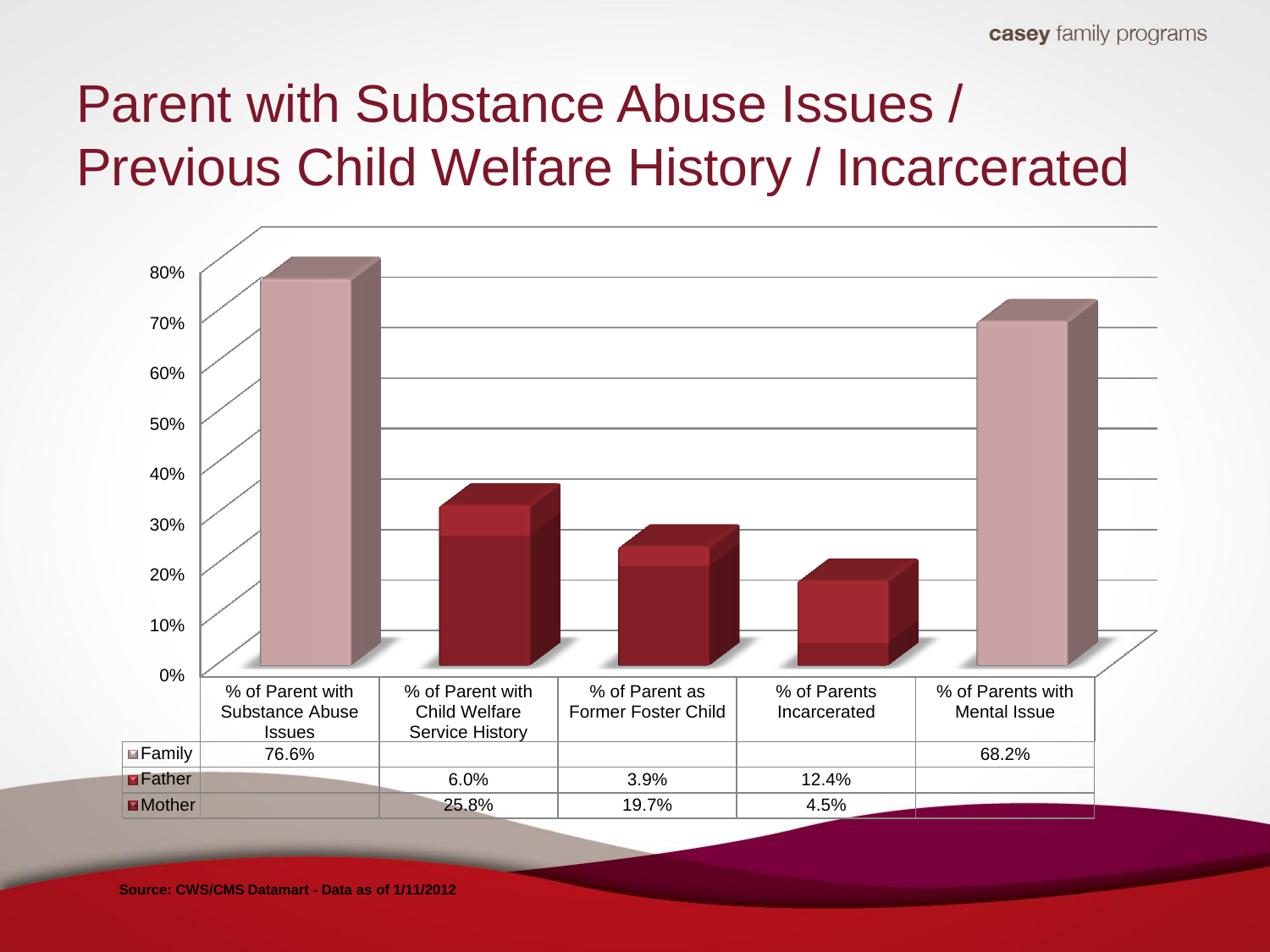#### Age of Mother at First Birth and Current Child



**1. Parent data based on available information extracted from CWS/CMS.**

**2. Mother count under category "Mother Age at First Child Birth" reflects unique count of mothers.**

**3. Mother count under "Mother Age at Child Birth" include duplicates, as a family may have multiple children.**

**4. Source: CWS/CMS Datamart - Data as of 1/11/2012**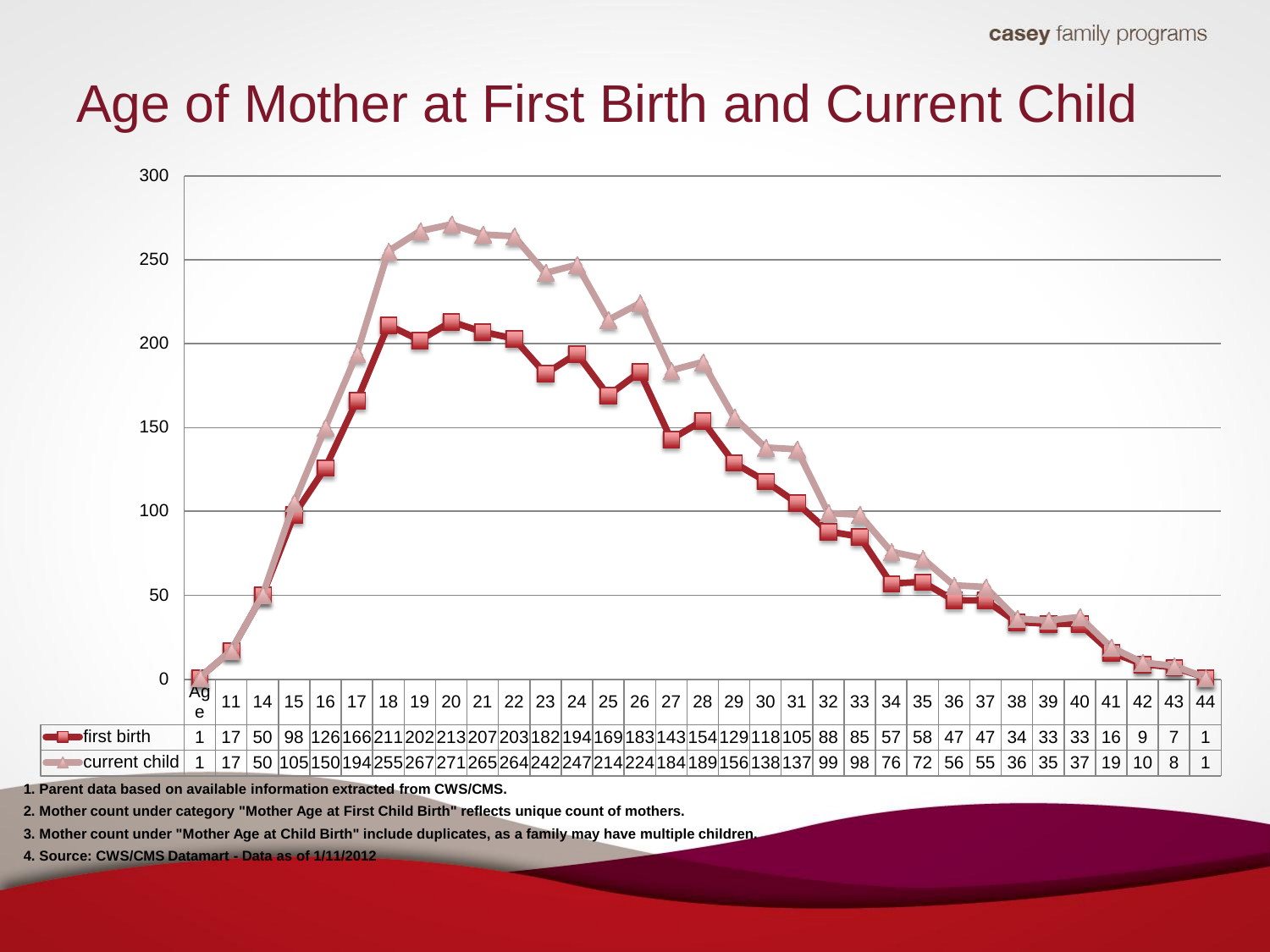casey family programs

## Children in Placement by Facility Type